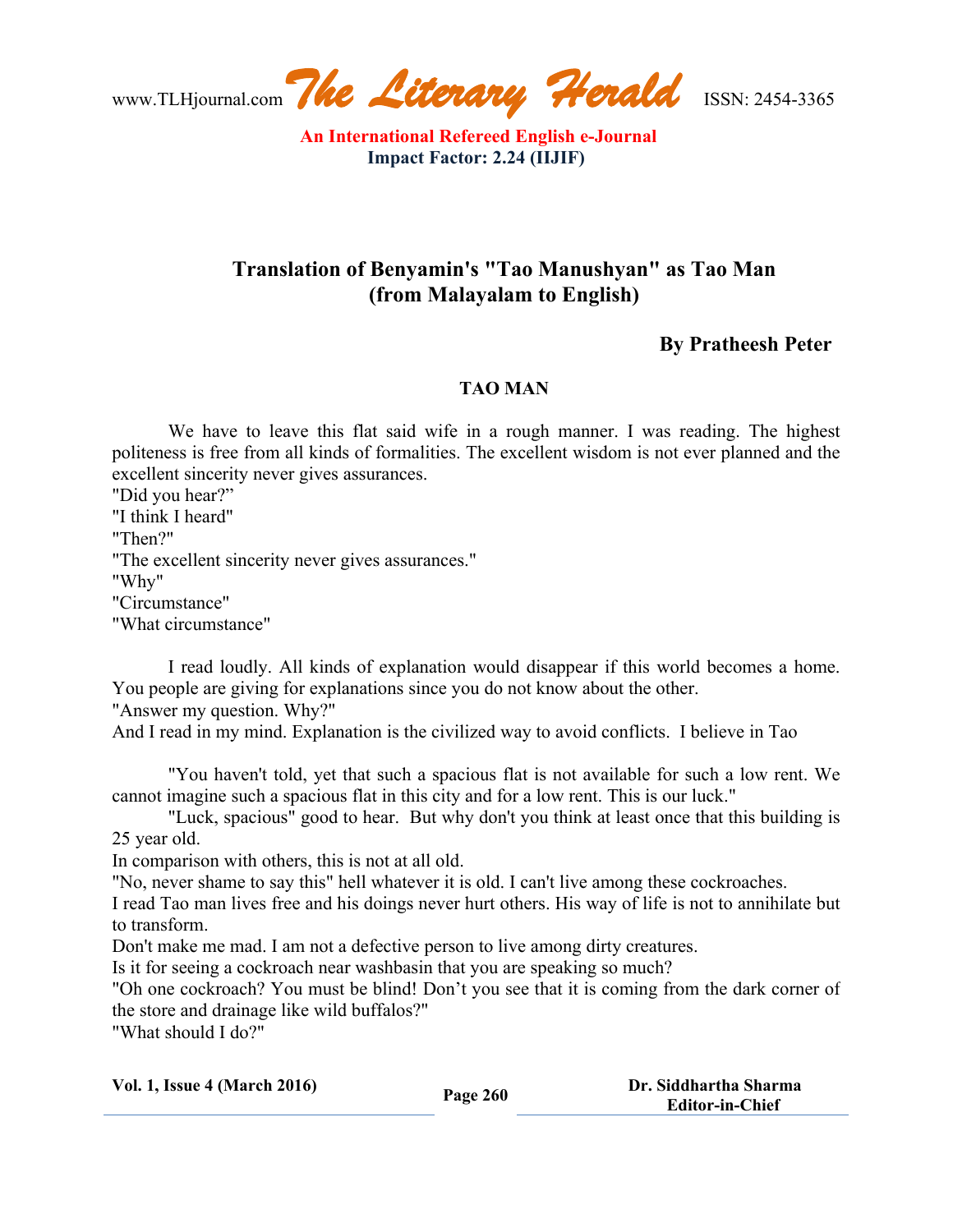www.TLHjournal.com*The Literary Herald*ISSN: 2454-3365

**An International Refereed English e-Journal Impact Factor: 2.24 (IIJIF)**

"That is why I told you in the beginning that we have to leave this flat"

"And . . . ?"

Have to shift new place

"This is so bad, that this will not improve. So we have to change into new one."

"Who can assure that cockroaches will never come into the new flat. If so, would you say to leave this one too?"

"I am fed up with these, try to kill them by using any insecticide"

"Let them also leave. What can I do where atom bomb has failed?"

"Leave it. You live here. I'll go somewhere"

"That is only possible. The cockroaches will not go."

I read. Tao men will not harm other beings. This does not mean that he is saintly or follower of non-violence or compassion. Not hurting others means that he has stopped hurting himself.

In answer, wife rushed to kitchen. Whispering and murmuring has been heard from kitchen along with that heard the noises of vessels and clacking of dishes.

Abusive words rushed in to my mouth. But I continued reading. Renouncement means that you have to give up the possessiveness you keep on others. The feeling of my wife, my father, and my child will spoil all relations. That is why it is said that you have to avoid the feeling of selfishness. Once you avoid the feeling of yours, you need not have to escape from your wife.

A week passed without any happenings. The cockroaches continued their freedom. Though in the beginning only one or two were found near the kitchen sink, now they have spread in place such as door, beneath the stove, on the dressing table, corner of the toilet, dish basin, bellow the bed and rice plate.

Wife again flared up: "can you do anything? A man who cannot even kill cockroaches!"

I read! A real Tao man will have no obstinacy. He can easily move from one obstacle to another. Because he lives in balanced stage, he uses wings together.

I should have read and understood this portion earlier, and then this anger and disrespect have been avoided.

I went to supermarket in search of the pesticide for but all were repeated and proved ineffective. They drained my purse. It was then a friend of mine has suggested a new technique.

He suggested putting the mixture of milk powder, boric powder and sugar equally and the same powder may be placed in different corners of the flat. My wife looked with disgrace and murmured that "nothing is going to happen by your work". I waited with expectation and patience. For the first few days there was no response and I became slowly disturbed that is my technique going to fail.

Tao says when an archer shoots arrows with passion, he will have all efficiency but when

| <b>Vol. 1, Issue 4 (March 2016)</b> | Page 261 | Dr. Siddhartha Sharma  |
|-------------------------------------|----------|------------------------|
|                                     |          | <b>Editor-in-Chief</b> |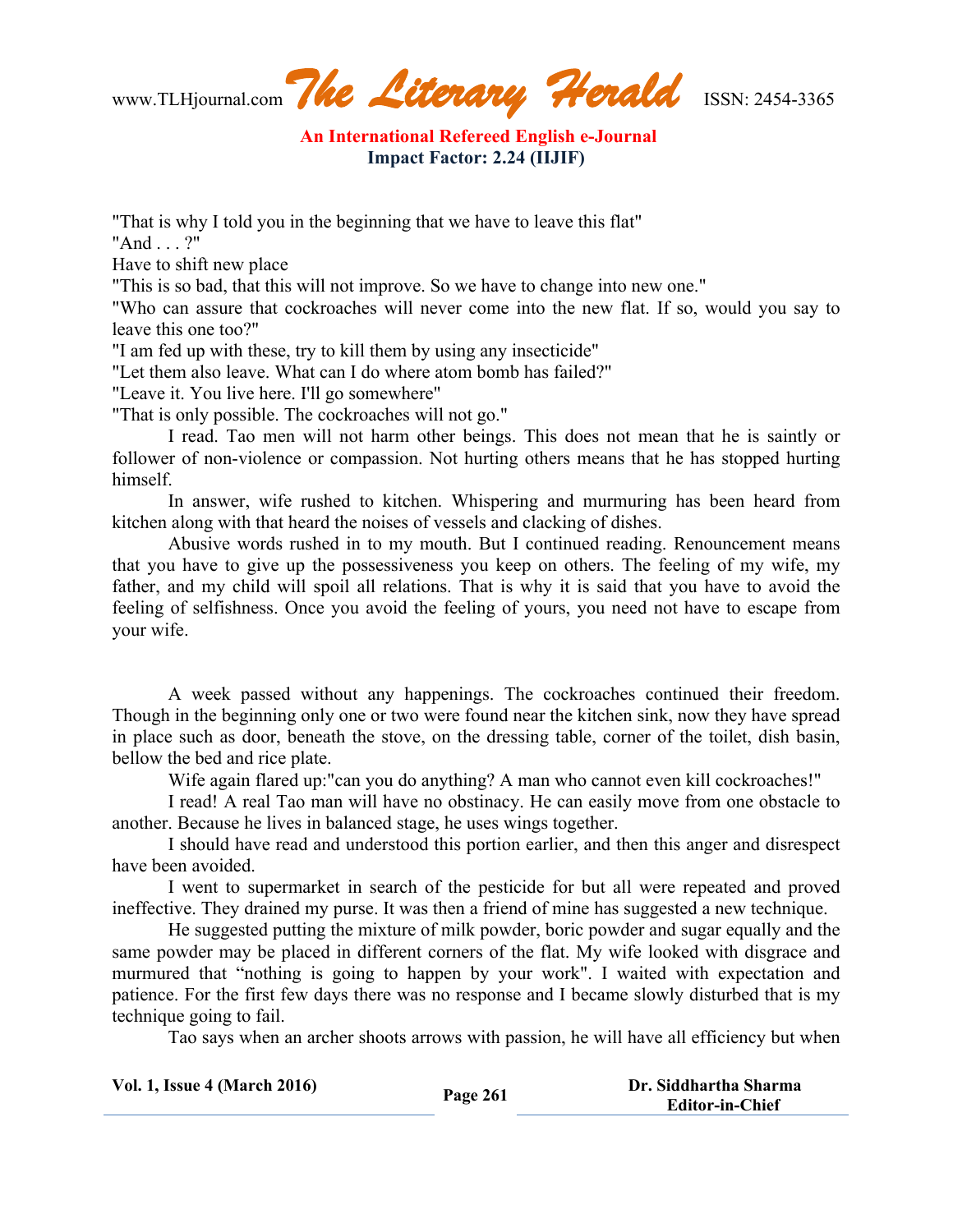www.TLHjournal.com*The Literary Herald*ISSN: 2454-3365

**An International Refereed English e-Journal Impact Factor: 2.24 (IIJIF)**

he shoots for it for a bronze medal, he would become blind and loses his presence of mind.

I aimed at a golden medal...............

But slowly one or two cockroaches have been seen here and there. The death was caused by the reaction of boric powder in their stomach. There was none appeared after two weeks. My wife became happy. Dear the drug is useful. Cockroaches had gone.

"Shall we change the flat now?" "To change the flat! At such a low rate. Dear, you know even the flat with a double rate is smaller than our kitchen". We laughed.

A week passed. Life continued to be simple and happy.

"One fine morning wife asked again how long I have been asking to you that we have to change this flat"

"Cockroaches again?"

"You did not listen to my saying that it is an old flat. See now, the toilet above our flat is leaking and all dirty water is falling down in our kitchen. How long can we suffer this?"

"We will call the owner and tell this?"

"Owner?!" We have to wait till the next rent due date to see such a person

"He will at least comes on that day"

"Till then we have to suffer the leak and stay here isn't it?"

"Now don't say anything. We have to shift, that is it.

Shift, that is better but the rent, our salary"

"Learn from others. Nothing will happen if you sit here and go on reading".

"What should I do now?" The leak should be stopped. I will tell those in the above flat to stop pouring water in the toilet".

"You always retort. Nothing will be alright. You and this flat life, nothing.

"You don't play with the words. Don't deny their coming, don't receive and refuse them. Don't congratulate and curse them. Be passive. They will approach as clouds and swim in the sky and they disappear as clouds. Let them come and go. Don't restrain them. You won't lose the sky by clouds coming to it.

I am a complete Tao man. The owner was informed. No response for three days and all these three days the toilet water was leaking into the kitchen and wife's complaint continued.

On third day, the owner came with workers. They broke open the ceiling of the kitchen and sealed with cement all the parts where the leak occurred, did some work in the toilet upstairs.

Anyhow, the leak was stopped. That is good. But the breakage of the ceiling was left open through which the pipeline of the above toilet was visible.

"Oh the leak is stopped I jubilantly said the owner's workers are excellent."

"Hell! This pipe is seen always"

"Let it be there. Why do you bother?"

"Above the place we cook, this toilet pipe is visible and it's howling, hell with this flat"

| <b>Vol. 1, Issue 4 (March 2016)</b> | Page 262 | Dr. Siddhartha Sharma  |
|-------------------------------------|----------|------------------------|
|                                     |          | <b>Editor-in-Chief</b> |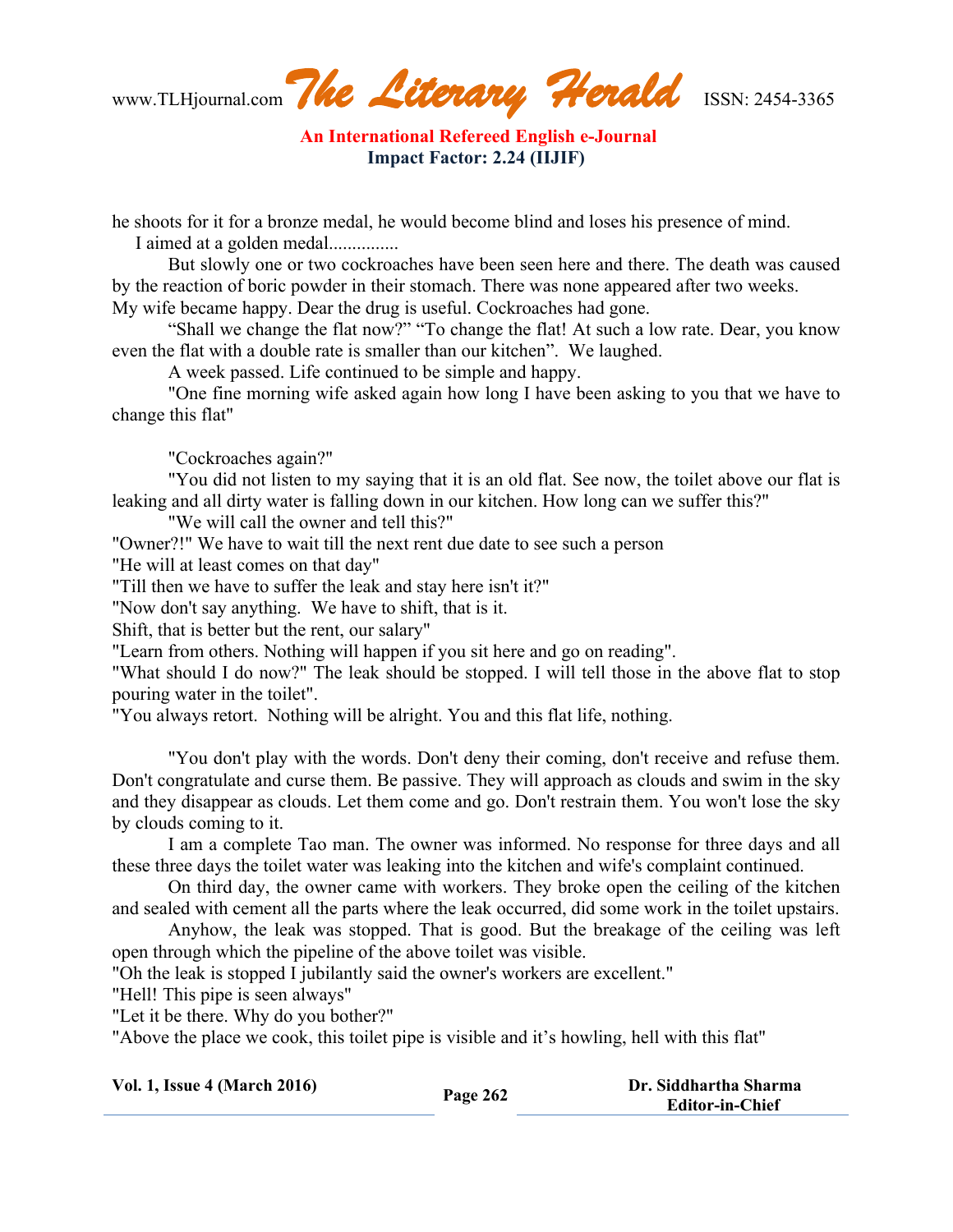www.TLHjournal.com*The Literary Herald*ISSN: 2454-3365

**An International Refereed English e-Journal Impact Factor: 2.24 (IIJIF)**

"They promised to come with new plywood"

"Wait... they will come early to take the rent"

"At least they will come on that day"

"Nothing will become alright. You and this flat and the life here."

She has been opening the knapsack of grievances, affronts, and accusations.

I read a story:

One day a drunken Mulla Nazurdin was knocking at door in search of his house. It was late mid night and his wife opened the door. "Please show me the residence of Mulla Nazurdin's house" he asked to his own wife.

"This is too much. You are MullaNazurdin"

Mulla replied "That I know. But, this is not the answer of my question. Where does he live? This is my question"

I smiled then she became more angry. She went to room angrily, continued to be angry for some time and became calm.

One week passed

"One fine morning wife asked once again. How many times I have told you to change the flat" "Again cockroach? Or leak?"

The bloody septic pipe is not been covered yet. In the mean time it gives shock when we switch on the light. Informed the owner and waited for three days, in between many got electric shock and all time my wife cursed my irresponsibility. At last I found myself an electrician and he examined something, some wires and connections. Anyway the problem of electric shock solved. By then several other bulbs were not working. The electrician left says that he will come afterwards. For few days he was not at all seen. All these days my wife was accusing me and she wanted to leave this flat. at the end of each conversation she adds- nothing will be alright. You and this flat and our life.

After two days, to my wonder, the owner has come with plywood. Sealed the crack on the ceiling, changed the two defective power sockets and done some wiring. Painted the wall, repaired defective taps in the toilet, fitted a new hinge to the door and also repaired broken tiles nearing the washing basin. In all respect the flat is renovated in a day

"Dear our owner become mad or he got a lottery.......?"

"Whatever it may be, your long time complaints are solved completely. Shall we change the flat?"

"No, never, such spacious flat for this low rent."

I felt relieved that all the problems were solved suddenly. I turned to Tao.

When you are safe and when you have no problem to be solved, when you are comfortable in every manner, your soul shrinks. Then it has no challenges. But when you enter into infinite cosmic, your soul also expands. It is the challenges of ignorance that creates the soul.

Whatever Tao may have said, I was happy for the next two weeks because there were no

| <b>Vol. 1, Issue 4 (March 2016)</b> | Page 263 | Dr. Siddhartha Sharma  |
|-------------------------------------|----------|------------------------|
|                                     |          | <b>Editor-in-Chief</b> |